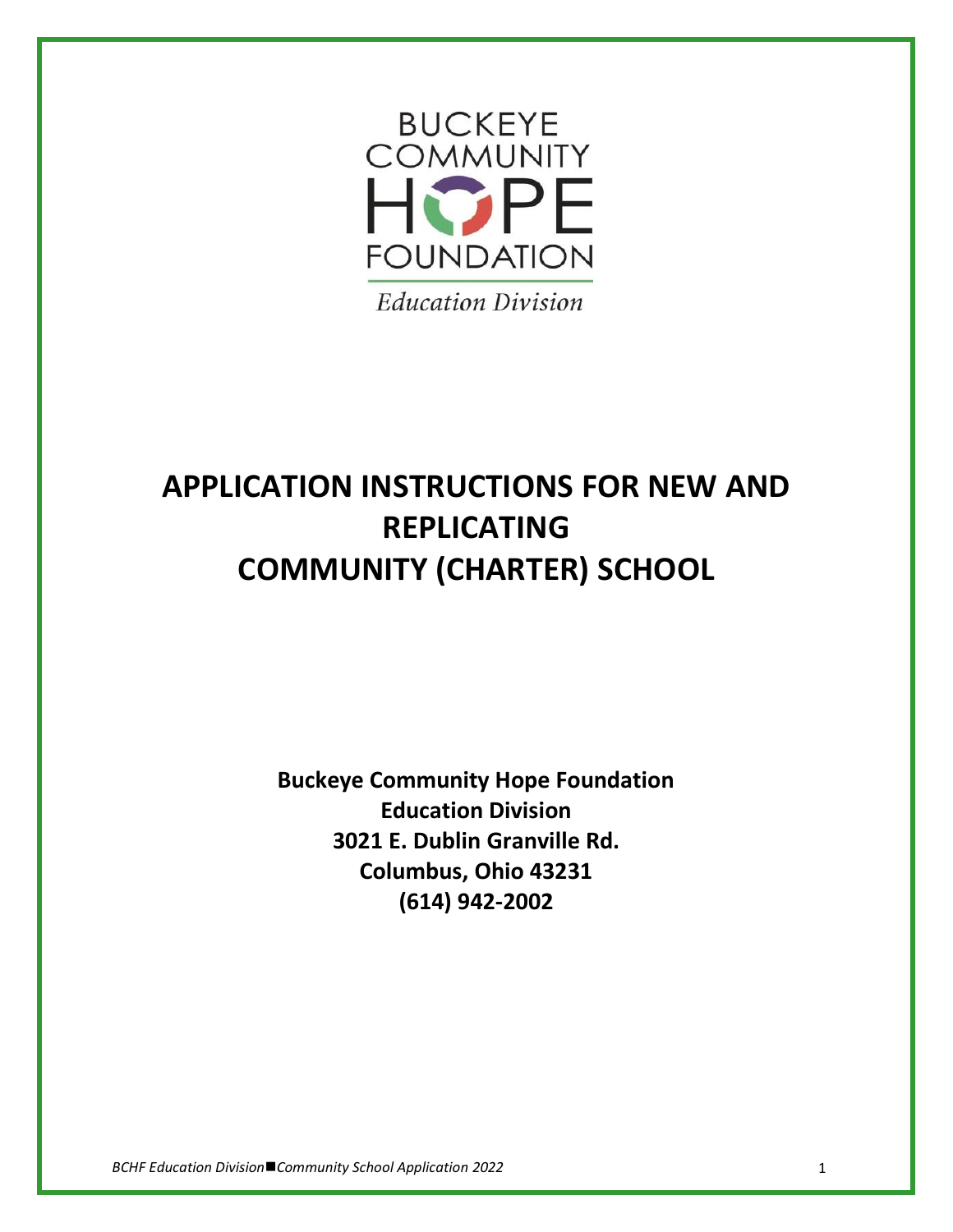### Dear Applicant(s):

Thank you for your interest in partnering with Buckeye Community Hope Foundation to sponsor (authorize) your community (charter) school in Ohio. The application will serve as the blueprint for establishing and operating your public community school. The application addresses four main key design elements: Education, Organization & Management, Facilities, and Finance. Many of the elements in this application can and will be used in the final community school sponsorship contract.

If you are intending to utilize an education service provider to **replicate** a successful program, please include past performance of other managed programs-both in and outside Ohio- in the designated area of the application (see Appendix A).

Applying for a new or replicating community school is a multi-step process.

- 1. We provide an informational webinar about this application and the review process. This webinar will be posted on our website.
- 2. Applicants will submit a *Letter of Intent* to apply by the designated due date provided in this application.
- 3. Applicants will submit a full application including all required tables by the designated due date provided in this application.
- 4. Our team of experts will evaluate the written application to assess the quality of the school's plans in the key design elements listed above.
- 5. After the written review, our team will conduct an interview with the applicant(s) to further assess the capacity to implement the plan in the written application-if the written portion meets basic expectations and minimum capacity standards per the evaluation rubric.
- 6. Final recommendations will be presented to the BCHF Board for approval. It is important to note, all components must be answered according to the guidance in this document.

Any applications received that are not complete will be sent back to the applicant(s) and will not be reviewed.

Completion of the application does not guarantee a contract for a community school, nor does it create any additional obligation between the applicant and Buckeye Community Hope Foundation.

If you have any questions regarding the application or submission process, please contact Jason Moore at jmoore@buckeyehope.org or call (937) 361-9499.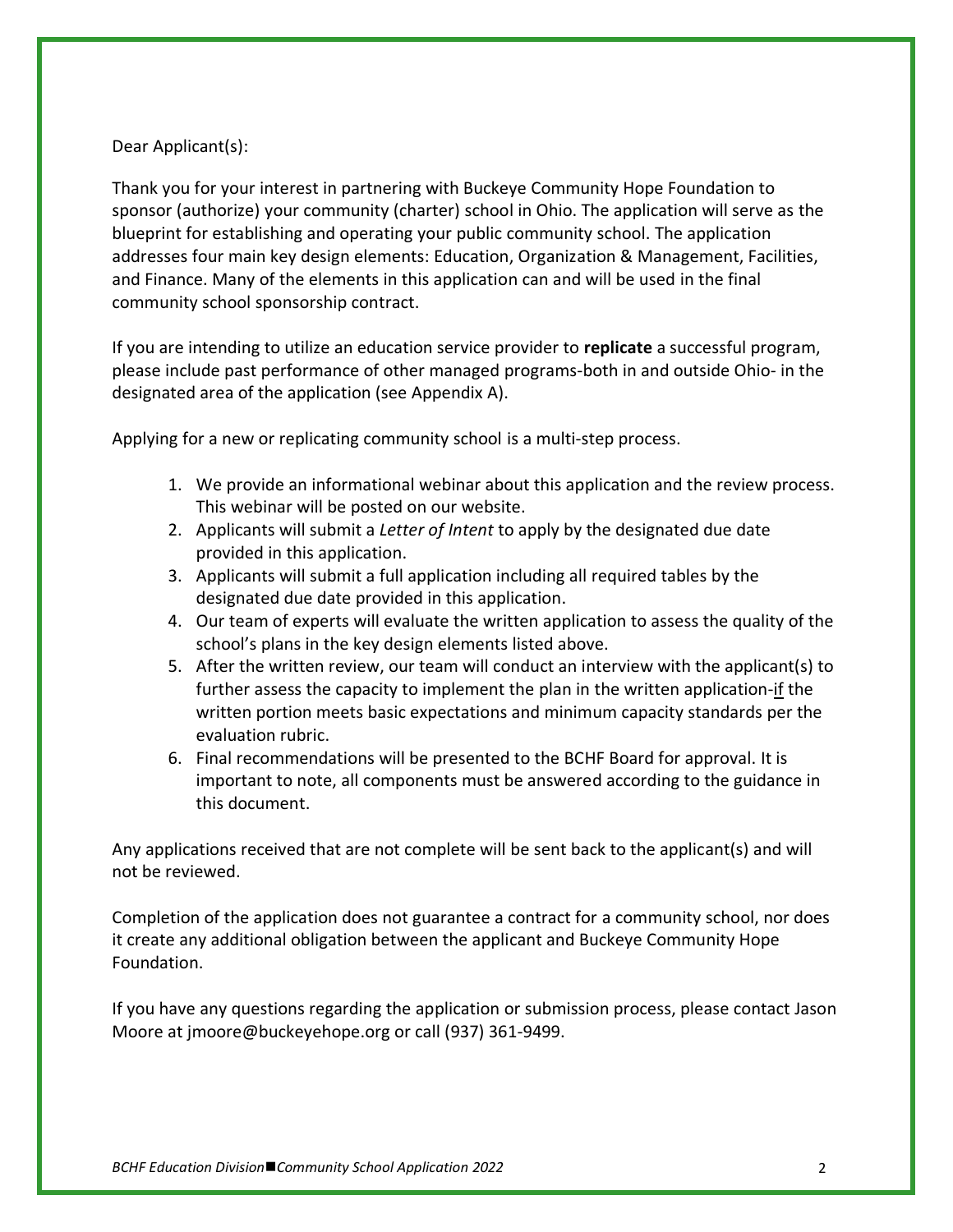# **Table of Contents**

| I.   | <b>About BCHF as a Community School Sponsor</b>    | Page 6  |
|------|----------------------------------------------------|---------|
| Н.   | BCHF Portfolio of Community Schools 2022-2023 SY   | Page 8  |
| III. | <b>Review Process for Applications</b>             | Page 9  |
| IV.  | Submitting an Application to BCHF for 2023-2024 SY | Page 12 |
| V.   | <b>Application Sections</b>                        | Page 14 |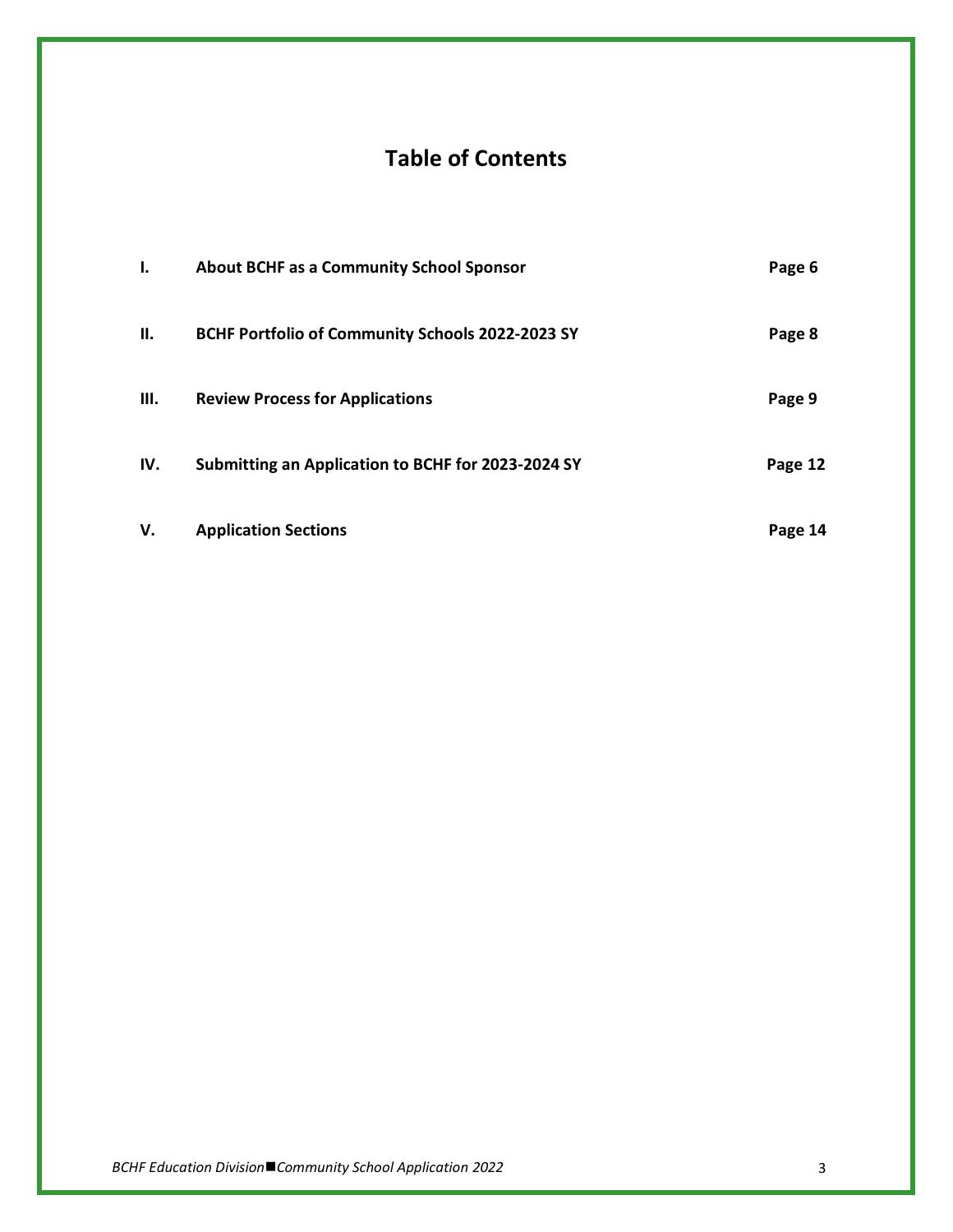# **Important Notes for Prospective Applicants Seeking to Submit an Application for a New or Replication of a High Performing Community School**

| <b>Application Review Cycle</b>                                 |                                          |                                                                                                                                                                                                                                                                                               |  |  |
|-----------------------------------------------------------------|------------------------------------------|-----------------------------------------------------------------------------------------------------------------------------------------------------------------------------------------------------------------------------------------------------------------------------------------------|--|--|
| <b>School</b><br><b>Application</b><br><b>Released</b>          | May 31, 2022                             | BCHF will post on the Education Division webpage and email<br>the Application to interested parties who have requested the<br>application.                                                                                                                                                    |  |  |
| <b>Information</b><br>Webinar                                   | June 15, 2022                            | The recorded webinar and slides will be available on our<br>website throughout the application cycle.                                                                                                                                                                                         |  |  |
| Letter of<br>Intent                                             | No later than<br>August 1, 2022          | Please send a Letter of Intent to apply to<br>sponsorship@buckeyehope.org. Include the proposed school<br>name, school type/model, grades to be served, and<br>neighborhood/school district where the school will be<br>located.                                                              |  |  |
| Completed<br><b>Application</b><br>due to BCHF<br><b>Office</b> | October 3, 2022                          | <b>Completed applications are due to the Education Division</b><br>office of Buckeye Community Hope Foundation at<br>sponsorship@buckeyehope.org by 11:59 p.m.<br>Please submit all documents via a "zip" file.                                                                               |  |  |
| <b>Interview</b><br>with<br>Applicant(s)                        | November 1-12,<br>2022                   | Only applications that meet the criteria and are received by<br>the due date will be considered for the capacity interview<br>phase of the review cycle.                                                                                                                                      |  |  |
| <b>Final Decision</b>                                           | No later than<br>December 31,<br>2022    | Applicants will be notified by email if they have been<br>approved for a preliminary agreement towards a charter<br>contract with Buckeye Community Hope Foundation for<br>2023-2024SY and provided with the Preliminary Agreement<br>for signature.                                          |  |  |
| <b>Contract</b><br><b>Distribution</b>                          | No later than<br><b>January 15, 2023</b> | BCHF Sponsorship Contract will be provided to the Governing<br>Authority President to begin contract preparations.                                                                                                                                                                            |  |  |
| <b>Contract</b><br><b>Adoption</b>                              | No later than<br>March 15, 2023          | <b>School Governing Authority &amp; BCHF Board must both pass</b><br>resolutions approving the Preliminary Agreement and<br>"adopting" the community school contract; and have entered<br>into (signed) a non-binding Preliminary Agreement.                                                  |  |  |
| <b>Contract</b><br><b>Execution</b>                             | No later than<br>May 15, 2023            | School Governing Authority & BCHF Board must fully execute<br>the community school contract.<br>All documents and components of the comprehensive plan<br>must be complete and submitted to BCHF by May 2, 2023 for<br>review and approval-prior to signing the community school<br>contract. |  |  |

**\*This timeline is subject to change at the discretion of BCHF and where allowed by law. All applicants will be notified immediately of any changes.**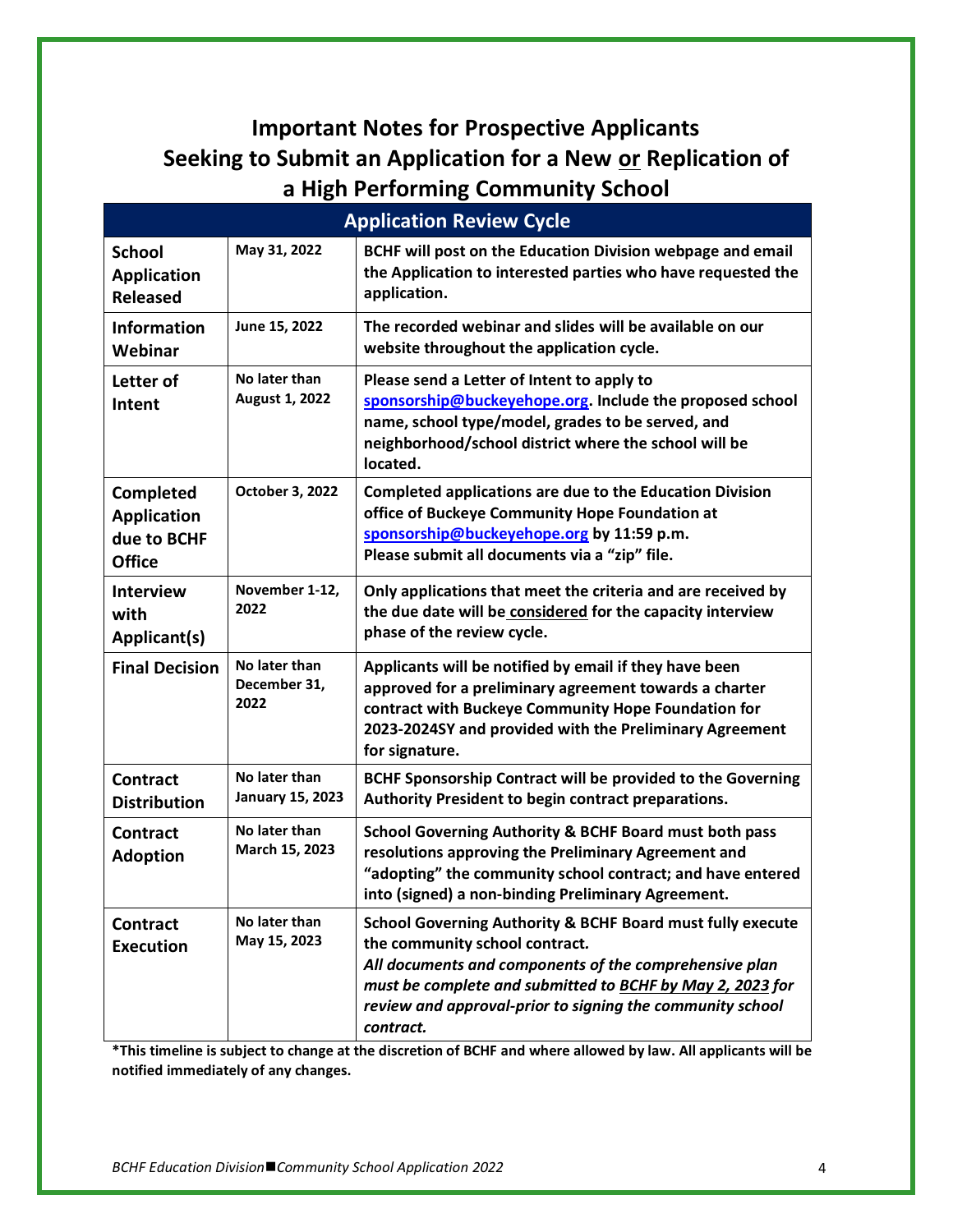### **School Development Priorities**

Buckeye Community Hope Foundation is focused on the sponsorship of high performing community schools.

- **1)** We welcome applicants demonstrating capacity for successful replication of high performing community (charter) school models in high poverty/academically low performing communities.
- **2)** We encourage applicants to consider new markets that have unique needs that innovative charters may meet across the State.
- **3)** We welcome new school applicants demonstrating capacity for success in providing a high-quality school choice option in high poverty/academically low performing communities.
- **4)** We encourage unique and innovative education programs with a strong instructional framework.
- 4) We encourage models that have a progressive sustainable approach embedding 21<sup>st</sup> Century Skills - Critical Thinking, Creativity, Communication, and Collaboration.

**All submissions in response to this application must be sent by the dates and times noted above to [sponsorship@buckeyehope.org](mailto:sponsorship@buckeyehope.org) Attn.: Jason Moore**

> **Buckeye Community Hope Foundation Education Division 3021 E. Dublin Granville Rd. Columbus, Ohio 43231**

*BCHF Education Division*◼*Community School Application 2022* 5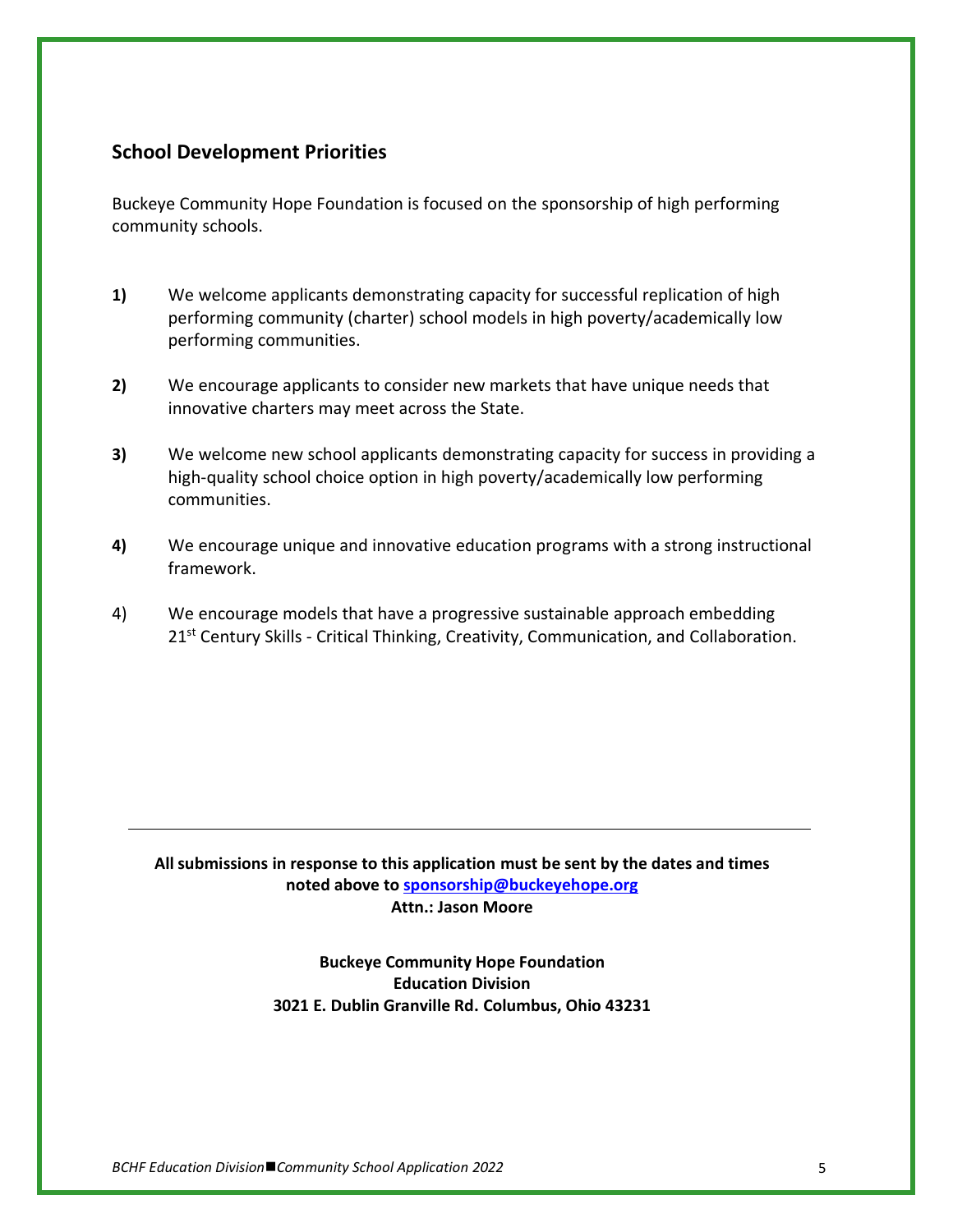# **I. About BCHF as a Community School Sponsor**

### **Building Communities. Rebuilding Lives.**

Buckeye Community Hope Foundation is a  $501(c)(3)$  not-for-profit corporation that creates and supports new opportunities for those who need them most: seniors, struggling families, underserved students and misdirected youth. Whether it is building quality affordable housing for low-income seniors and families to teaching youth a new trade or overseeing public community schools to become the best educational choice for Ohio students, BCHF has strived for over 20 years to improve the lives of both young and old. BCHF's Housing division has built more than 105 projects consisting of over 4,335 units of affordable housing across nine states. In 2007, BCHF opened a Department of Support Services to serve low-income families and seniors at 56 of its housing sites through the provision of case management supports.

### **Education Division -** *Dedicated to Enriching the Lives of Others*

### **Background**

The Buckeye Community Hope Foundation (BCHF) was approved as a community school sponsor by the State of Ohio Board of Education in 2004. BCHF believes that community schools are an innovative and progressive approach for developing high quality educational options; and to reform the public education system making our students competitive in today's job market. We seek to foster and nurture productive relationships with Ohio community schools, providing ongoing guidance and professional oversight geared toward the success of community schools and their students. BCHF is committed to supporting high student achievement, financial stewardship, and responsible governance and management with the schools we sponsor.

Community Schools are not-for-profit, public schools that operate under contract with an authorized entity. They receive state and federal funds and are therefore subject to academic and fiscal accountability; and transparency. Over 300 community schools are delivering high quality educational options to over 120,000 children in Ohio.

Sponsoring organizations were initiated by State Legislation to authorize the creation of and monitor the activities of community schools. The contract between the Sponsor and the School's Governing Authority serves as the foundation for oversight geared toward the success of the school and their students. BCHF has an obligation to the public to monitor the community schools we sponsor to help ensure they are in full compliance with State and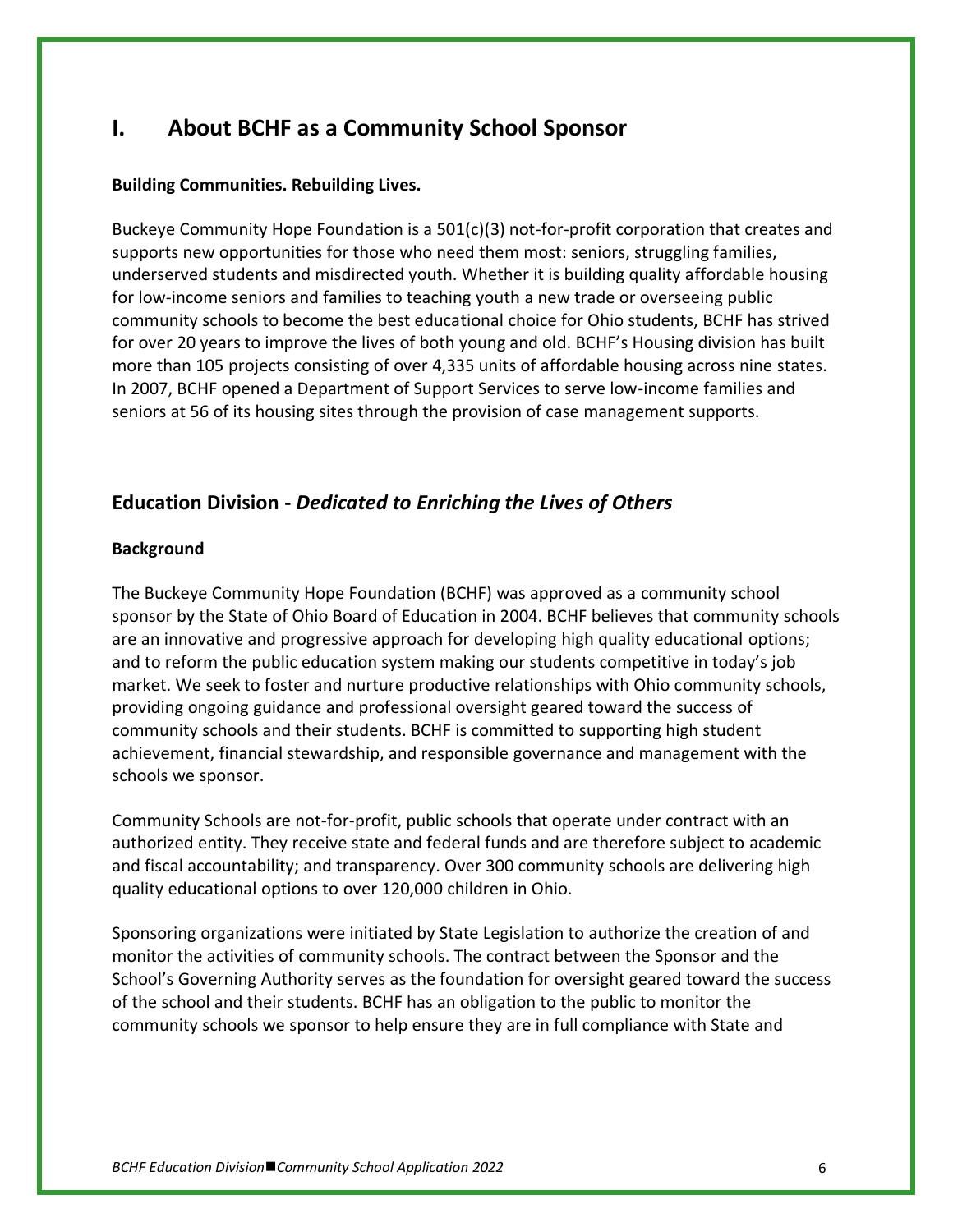Federal laws, and the academic goals agreed to in their sponsorship contract. A representative

from Buckeye Community Hope Foundation conducts site visits to schools while classes are in session, monitors the academic delivery in the classroom, and provides ongoing guidance and technical assistance. Additionally a representative, knowledgeable in school finance reviews the financial records of the school to ensure the schools are fiscally sound and sustainable.

The Education Division of BCHF consists of leadership that are recognized as experts in their field, experienced statewide regional representatives, a top-notch school improvement team, as well as, outstanding support staff. We hire the best and the brightest to oversee our sponsored schools. We are changing the lives of more than 14,000 students, paving the way to a brighter future through education!

### **MISSION**

The **Mission** of the Education Division of Buckeye Community Hope Foundation is to establish strong public community schools by adhering to quality authorizing practices, ensuring responsible oversight, and setting high standards for school performance.

The **Mission** of Buckeye Community Hope Foundation is Building Communities and Rebuilding Lives. The Education Division has a clear and focused Mission Statement that supports the overall Mission of the Foundation through the sponsorship of high-quality community schools in Ohio. We pride ourselves in being one of the first highly rated sponsors in Ohio.

# **VISION of the EDUCATION DIVISION**

Our **Vision** is strong communities of healthy, well-educated students.

We envision a future where **ALL** students have access to a high-quality public education.

Ohio Communities thrive as increasing numbers of schools graduate students equipped to assume a positive role in society.

# **Core Values**

The Core Values of the Education Division are: **Responsibility Credibility Mutual-Honesty & Trust Innovation Respect**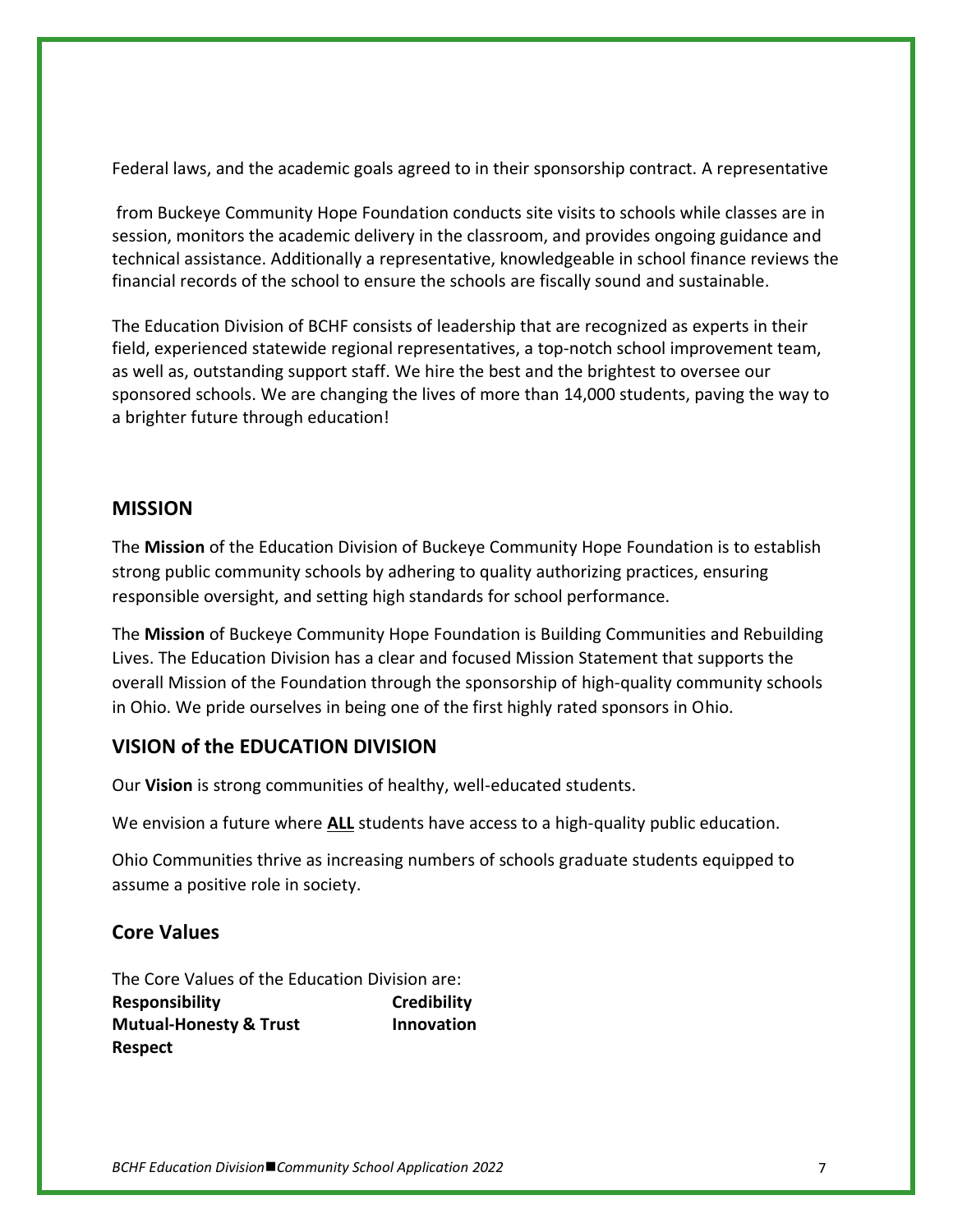# **II. About the BCHF Portfolio of Community Schools**

At Buckeye Community Hope Foundation, we support diversity and innovative program design in the community schools we sponsor. We set a high bar of expectations for student achievement, particularly for students most at-risk, but realize there is more than one way to meet the needs of each student.

Among the portfolio of BCHF sponsored community schools are: schools with a particular focus on drop out students while providing multiple wrap-around services; multiple schools using a strongly infused character education curriculum; schools that offer foreign language instruction and immersion; a school devoted to an inclusionary model of instruction where 100% of the student body has a wide variety of special education needs; schools devoted to the gifted and talented; multiple schools using an environmental focus in all lessons, and project based learning throughout the curriculum; a school focused on arts infusion, and a unique on-line school serving drop out students.

Community school models that address unique community needs in new markets or which bring unique and promising solutions to the state's ongoing challenge of educating at-risk students, those with disabilities, English language learners and students who live in high poverty, particularly interest the BCHF Board of Trustees. We also want to bring schools to communities where no or few choice options exist, and welcome applicant groups formed to meet a specific community need based on deep analysis and engagement with that community. We especially welcome proposals from applicant groups seeking to partner with Ohio's colleges and universities.

In sum, BCHF sees its role of community school sponsor as an opportunity to make a positive impact on public education and school choice in Ohio. We want to partner with energetic, talented individuals seeking to open new community schools that develop in-depth proposals grounded in experience, research, and a clear understanding of the incredibly challenging and rewarding work of running a high performing public school -- and are not afraid to face this challenge head on.

Our community school application review team recognizes the significant time and effort that you must invest to develop an application. Our staff looks forward to working with each applicant throughout the process.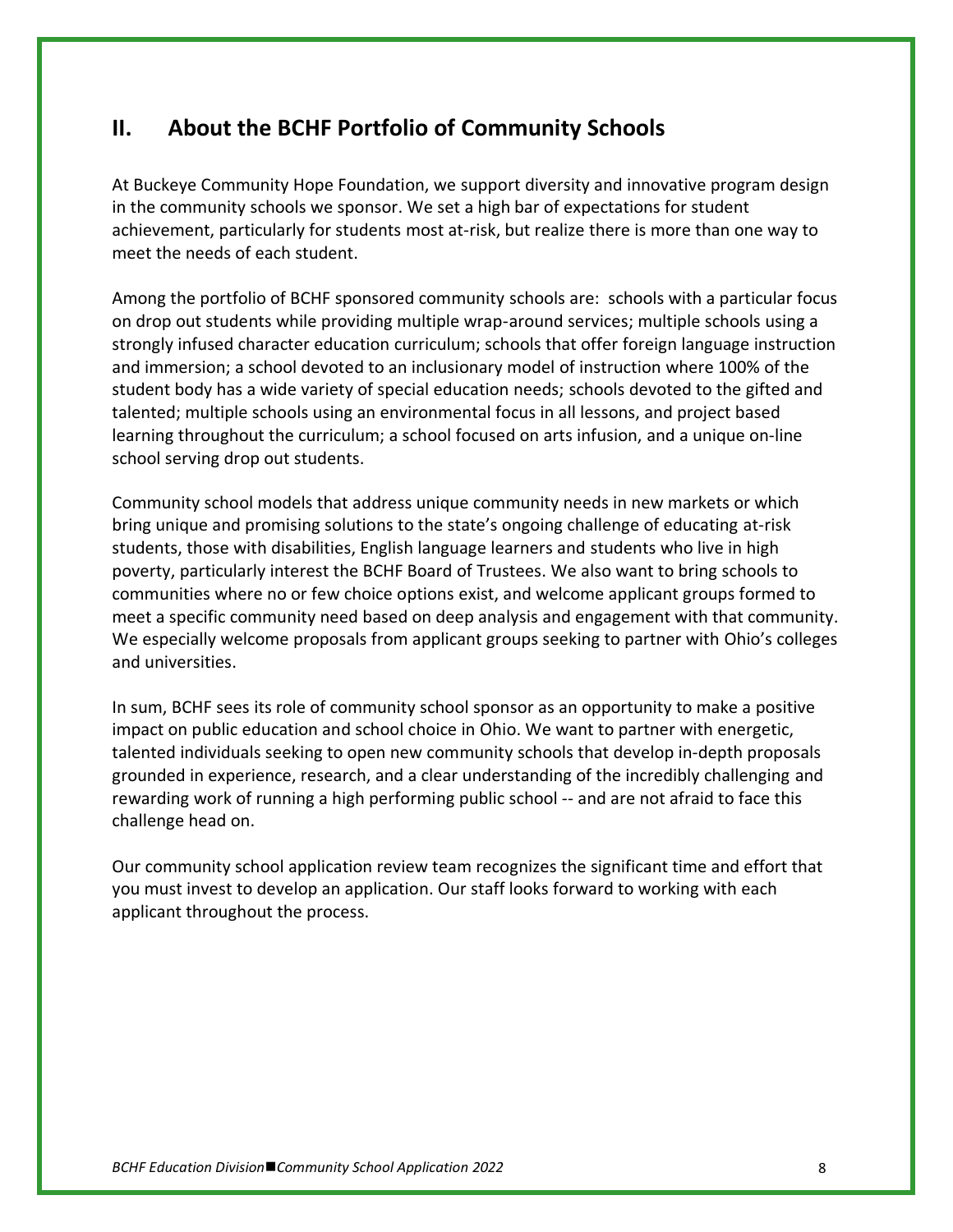# **III. Review Process for Applications**

BCHF's review of submitted proposals is a progressive, multi-step process aligned with NACSA's recommendations for charter application approval. The BCHF Board of Trustees has charged the Education Division with recommending for their consideration only those proposals deemed to have the highest likelihood of success.

BCHF's review process includes the following:

- 1) Review of the application by BCHF review team members from an academic, operational, legal and fiscal perspectives, and, if applicable, accountability analysis of student performance data for replicators;
- 2) An external individual or team of reviewers of education/charter school experts will review applications, if available.
- 3) For applications deemed strong enough to move further in the review process, an interview by BCHF leadership staff and a member of an external review panel with members of the proposed school's founding group, which should include the applicant(s), proposed school governing authority members and representatives of any proposed education management organization and/or other partner organizations.
- 4) Proposals of sufficient strength may undergo a revision process to resolve concerns and assure compliance with Ohio community school and education law and all other applicable laws and regulations; at the discretion of BCHF.

### **Criteria for Recommending Applications for Approval**

After completing the review process, the Education Division Leadership will make recommendations to the Board of BCHF which will vote to enter into contract preparations for a full community school agreement or to deny applications that do not meet our standards of quality. Please note, there is **no** appeal of a negative determination at any stage of the process.

In making its recommendation, the review team will consider the following:

- Evidence of public outreach for the purpose of soliciting and incorporating community input regarding the proposed community school.
- Evidence of meeting basic expectations, as solely determined by BCHF:
	- Applications must be submitted by the appropriate deadline;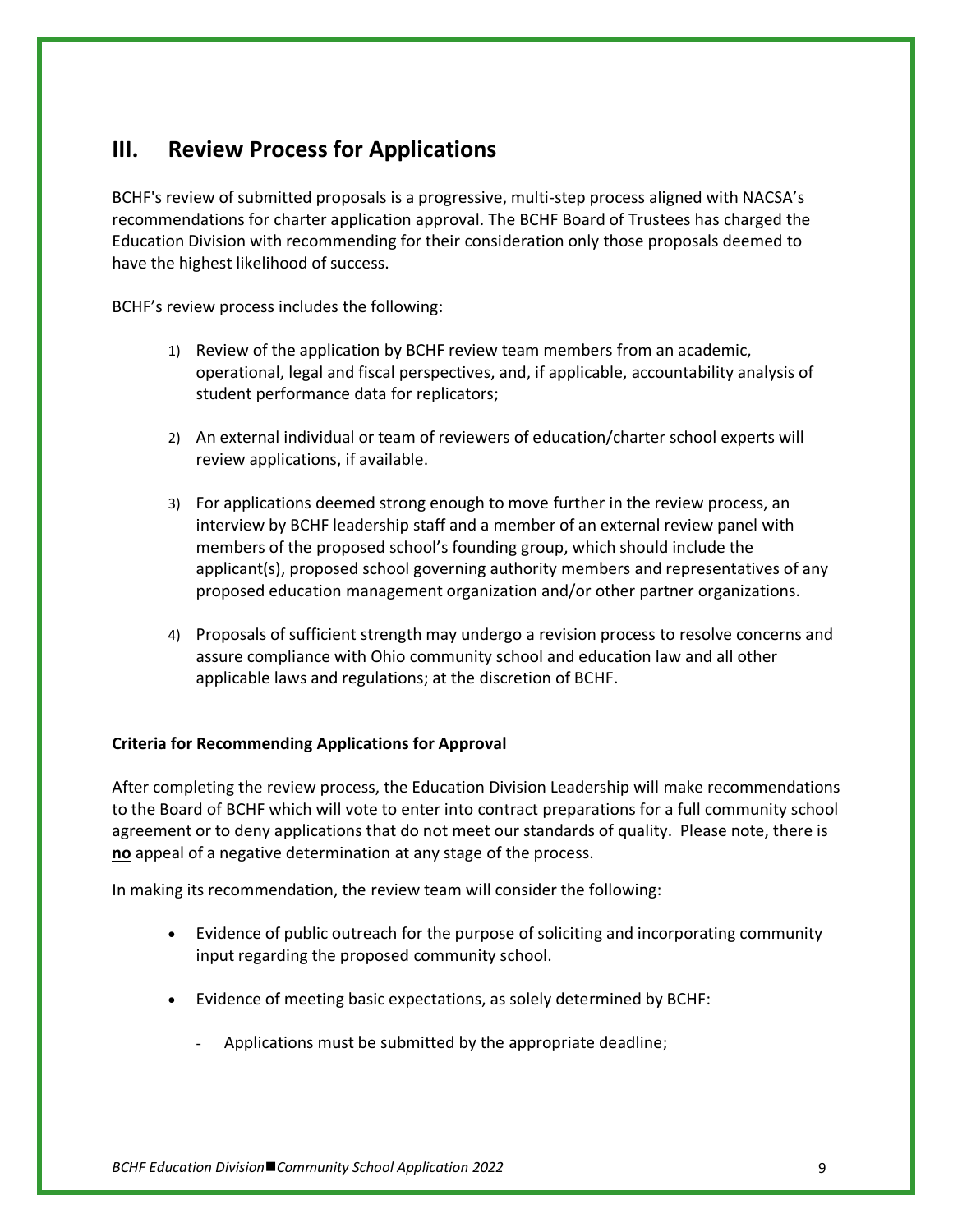- Applications must be complete, with responses to all application items (even items that do not apply should be responded to with the statement **"Request is Not Applicable"**);
- Individual responses must adequately address each specific item; and
- Applications must be legible and coherent.
- Include a viable plan to meet the enrollment targets.

**BCHF reserves the right, in its sole discretion, to discontinue its review if it is determined that an application does not meet these basic requirements.** 

For applications that meet these minimum requirements, BCHF then evaluates whether the application proposal:

- Demonstrates the ability to operate the school in an educationally and fiscally sound manner;
- Is likely to improve student learning and achievement and materially further the purpose of the school and community schools in Ohio sponsored by BCHF, which are:

 $\checkmark$  Increase student achievement and eliminating achievement gaps in English language arts and mathematics;

 $\checkmark$  Increase high school graduation rates for students particularly at risk of not graduating;

 $\checkmark$  Increase learning opportunities for all students, with special emphasis on expanded learning experiences for students who are at-risk of academic failure;

 $\checkmark$  Provide teachers and school leaders with the information and resources they need to inform and improve instructional practices, decision-making and overall effectiveness;

 $\checkmark$  Encourage the use of different and innovative teaching methods;

 $\checkmark$  Using high quality assessments designed to measure the learning and growth of all students;

 $\checkmark$  A viable plan to meet the enrollment and retention targets;

 $\checkmark$  Public outreach for the purpose of soliciting community input regarding the proposed community school;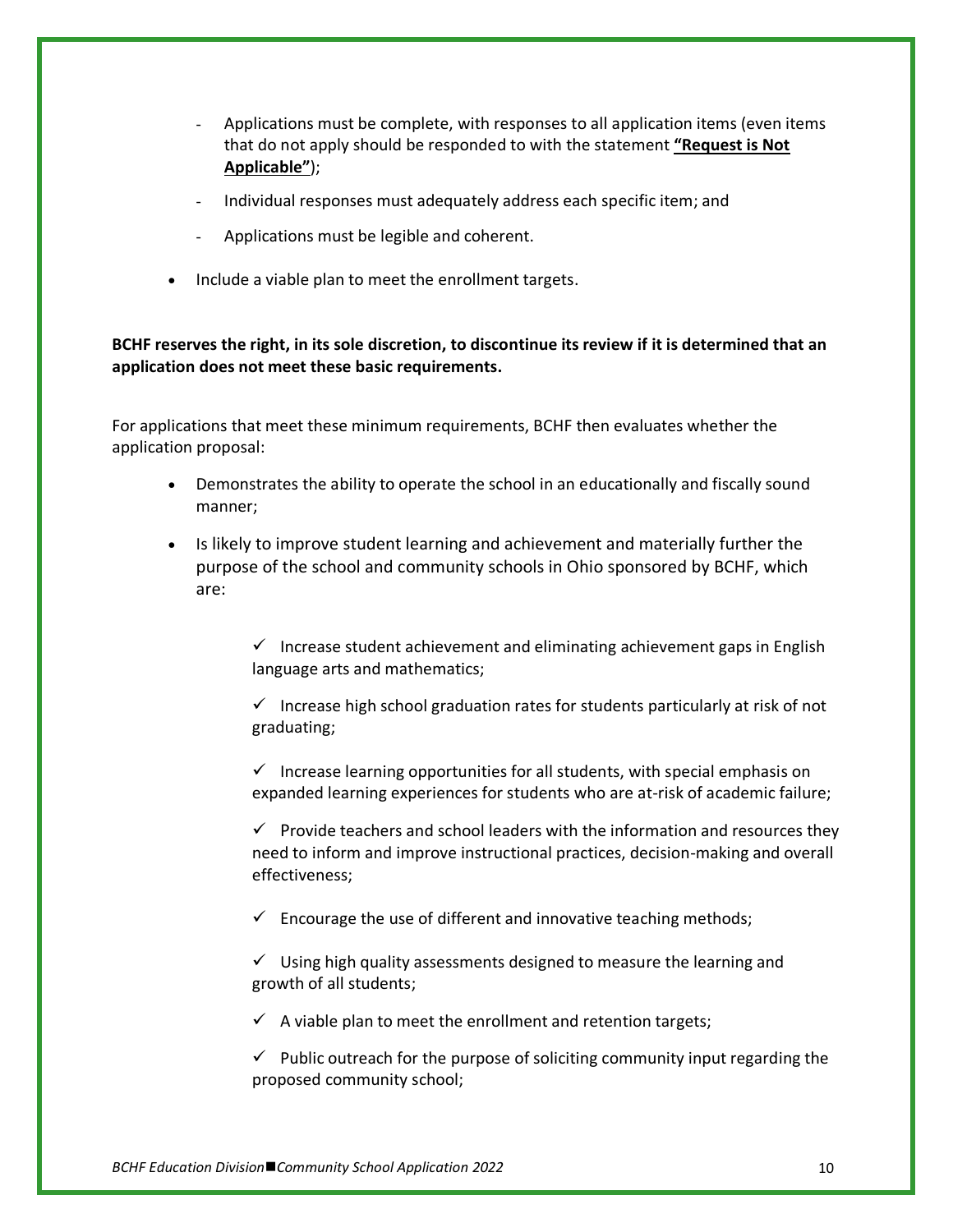$\checkmark$  Provide parents and students in new markets with expanded choices in the types of educational opportunities that are available within the Ohio public school system;

 $\checkmark$  Management and leadership capability to overcome start-up problems and establish a fiscally viable school;

 $\checkmark$  Meet measurable student achievement results as set forth in the community school contract and by the State Board of Education; and

 $\checkmark$  Locate the school in a region of the state with limited or poor performing educational alternatives.

• Meets all the requirements set out in the Ohio Revised Code, Ohio Administrative Code and all other applicable laws, rules and regulations *as well as* meets any additional requirements established by the Sponsor as part of our unwavering commitment to student achievement.

Buckeye Community Hope Foundation is interested not only in the potential of proposed schools to successfully navigate the challenges of start-up, but also whether the school is likely to earn renewal at the end of its initial contract period. Only applications that we determine rigorously demonstrate the criteria above can be recommended for approval to the Board of Buckeye Community Hope Foundation as a qualified applicant.

An applicant seeking to establish more than one community school should be aware that evidence demonstrating the community outreach process has begun must be provided for each proposed school in each community.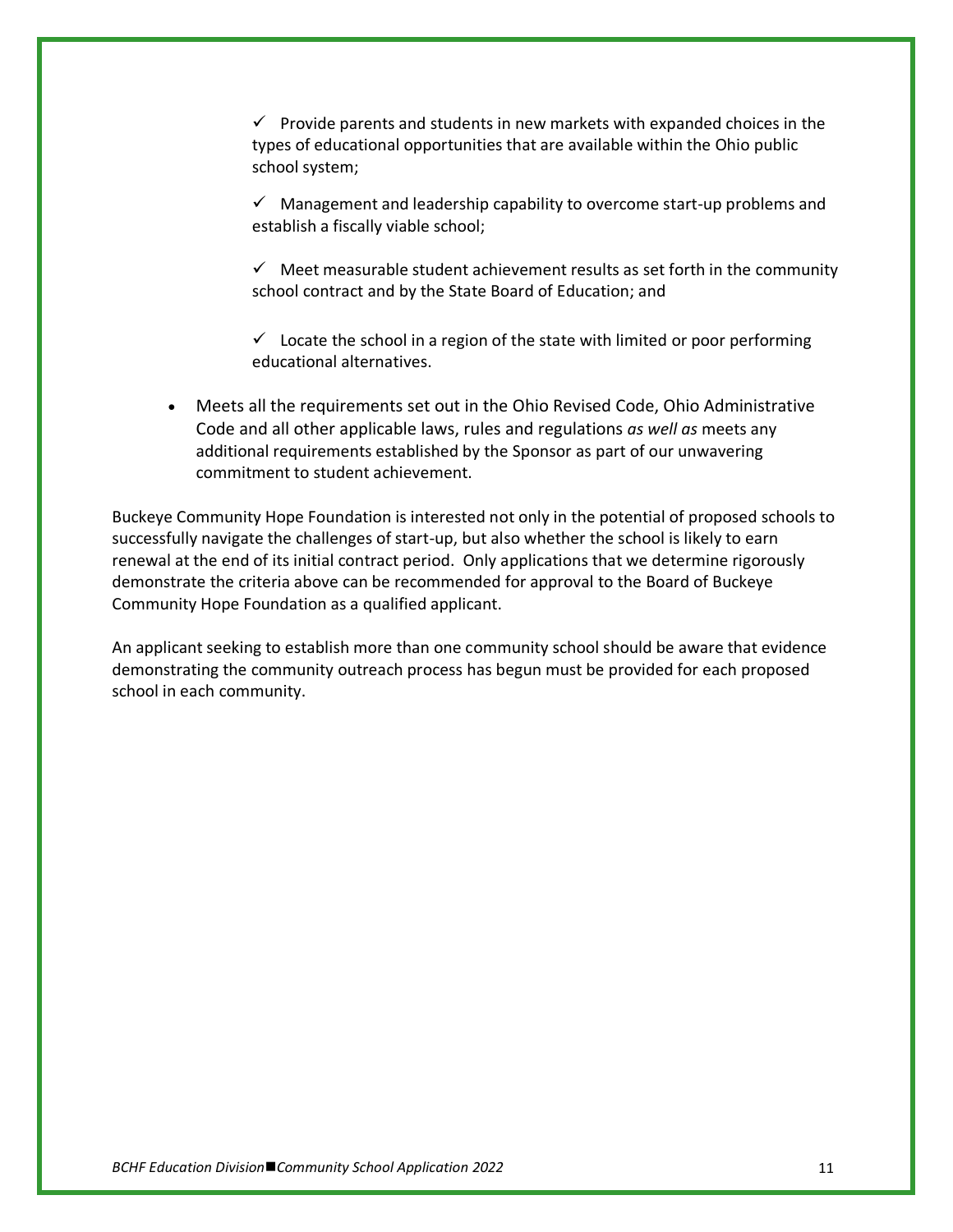# **IV. Submitting an Application to BCHF for the 2023-2024 SY**

In preparing responses to the application, please keep in mind answers to the specific requests carry enormous significance beyond determining whether the applicant will be granted a contract. They will determine the specific terms of the agreement and set conditions of the school's operation. It is therefore critical the applicant does not simply provide a response that may sound impressive on paper. Recognizing that the school will be held accountable for commitments made, the applicant should evaluate all responses to make sure the proposed plans are reasonable, feasible and achievable. As the applicant develops responses, remember BCHF is looking for **quality** and **clarity** in the responses, not just volumes of information and a large quantity of pages.

# **A. Submitting the Application**

- Please submit the completed application by emailing a "Zip" file containing all required documents to [sponsorship@buckeyehope.org](mailto:sponsorship@buckeyehope.org) by the deadline in the application.
- Even questions that do not apply must be responded to with "Request is Not Applicable." *If there is nothing listed for a response to a question, we will consider the application incomplete*.

### **B. Adobe PDF Formatting**

• For every section of the application, there is a box in which to type your narrative responses. These boxes are formatted to allow as many words as you require. Do not be concerned if your response continues beyond the visible box. The scrolling feature of PDF will allow the reviewers to read your entire response in the electronic version.

# **C. Excel Table Formatting**

• The Excel tables required as part of the submission should not be modified. The only exception to this is inserting additional lines if/where needed (I.E. Staffing, PD, Action Plan). Please do not manually type in cells with formulas.

### **D. The final submission should include:**

- o **PDF Application with ALL sections completed (School Name included in file name)**
- o **Excel file with all the completed tables as provided**
- o **Any attached supporting documents**

All of these files should be combined into a single "Zip" file for the purpose of emailing the entire package to [sponsorship@buckeyehope.org](mailto:sponsorship@buckeyehope.org)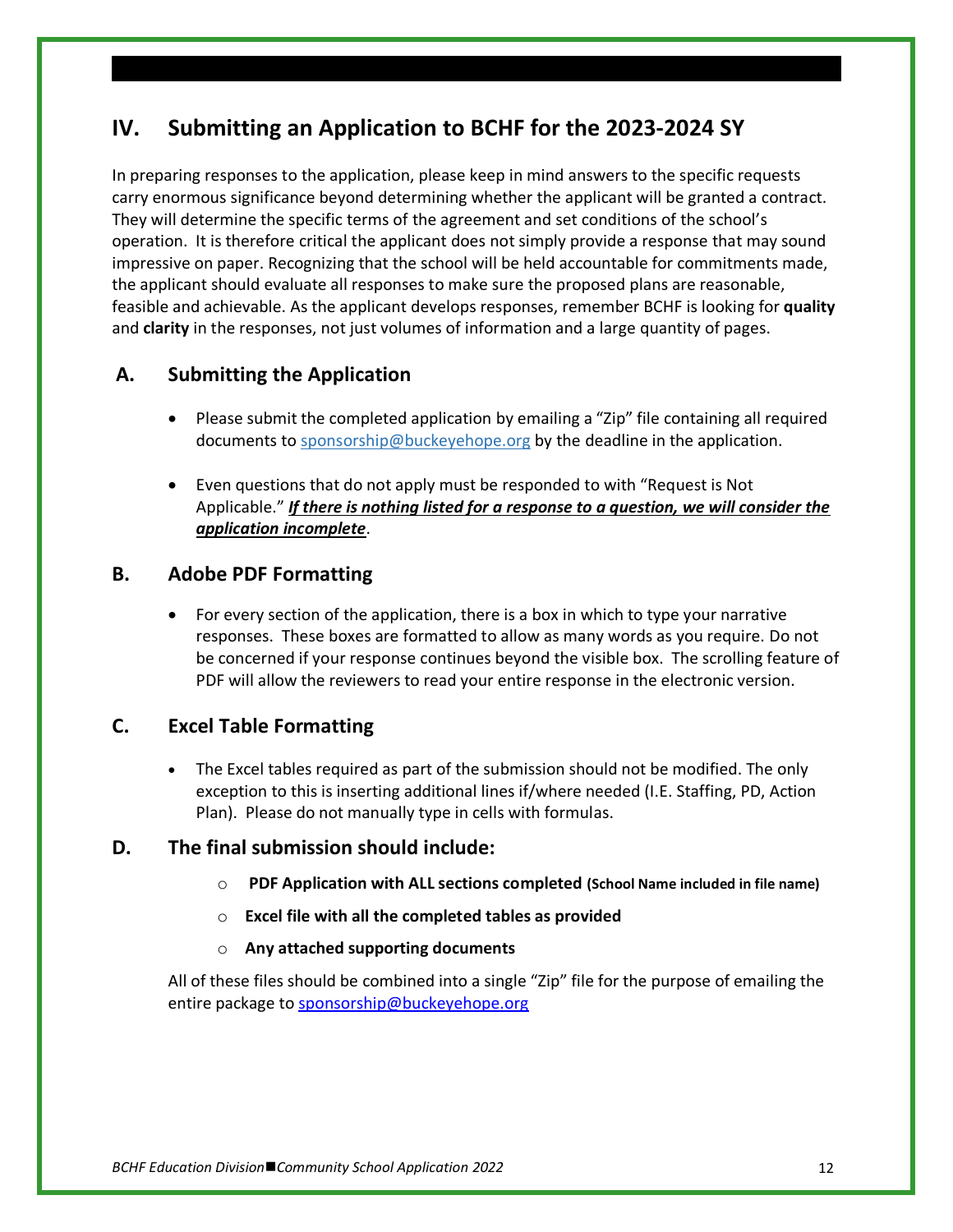**\*Applicants should refer to the** *Scoring Rubric* **for specific details as to what is required for each section. These instructions give a guideline for what needs to be included in each section. However, the** *Scoring Rubric* **provides the exact criteria the application will be scored on.**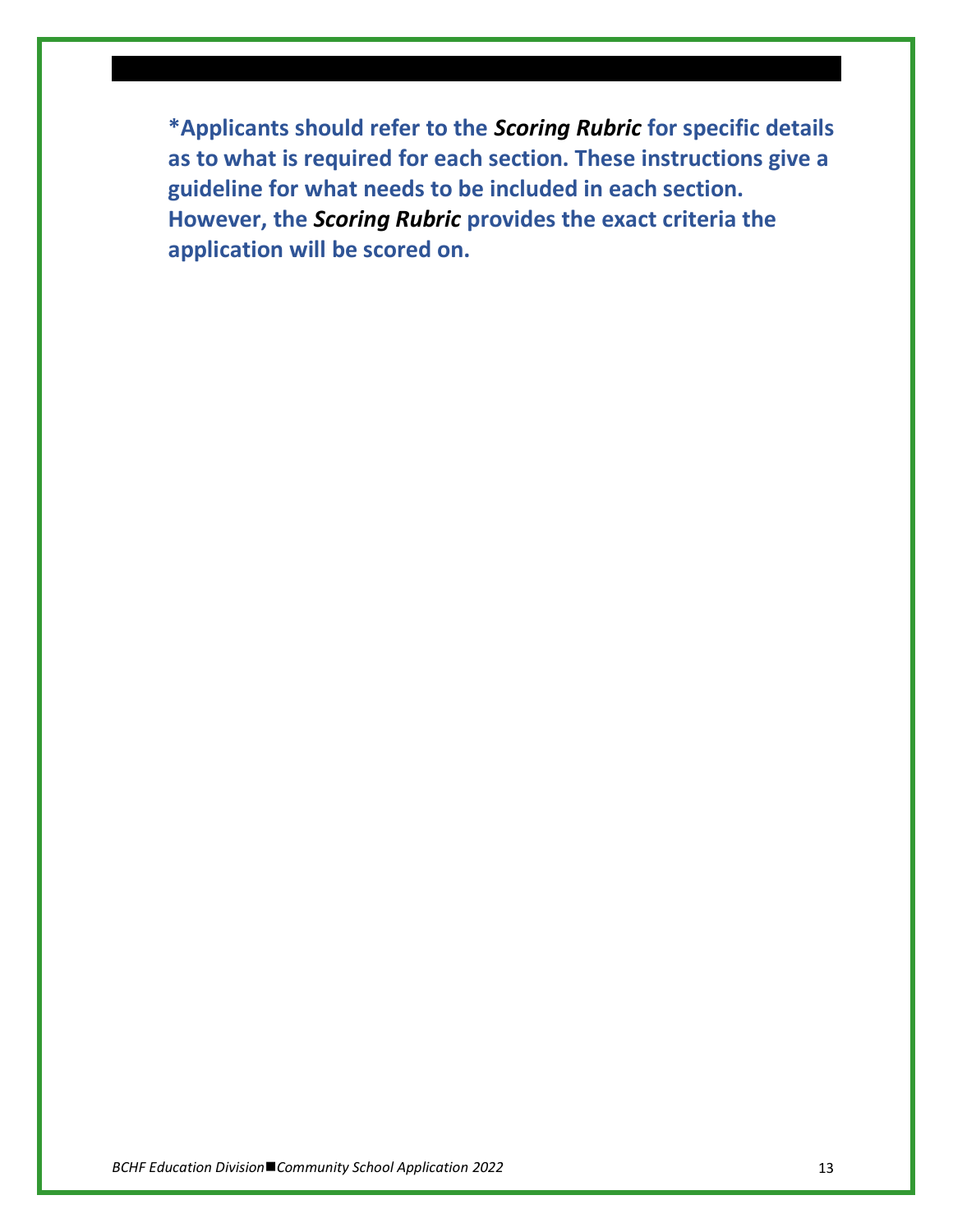# **V. Application Sections**

### **Governance**

### **Applicant and Founding Group**

- 1) Complete the table labeled "Founders".
- 2) Attach Founding Member Resumes
- 3) Provide a narrative to include:
	- a. Applicant's relevant experience or skills.
	- b. Applicant's role in the group or contributions to the proposal.
	- c. Applicant's proposed role, if any, in the school operations.
	- d. Please include any specific information related to the successful operation of a community school in Ohio or charter school outside of Ohio.

#### **Mission Statement**

- 1) Provide the mission statement for the proposed community school.
	- a. The mission statement needs to be clear, indicate what the school intends to do, for whom and how it is unique.
	- b. Ensure your response can be carried throughout the entire application.

#### **Organization Chart**

- 1) Attach Organizational Chart.
- 2) Provide a narrative to include:
	- a. Description of the working relationships in the chart.

#### **School Board Design**

- 1) Complete the table labeled "Board".
- 2) Attach Board Member resumes.
- 3) Attach the Code of Regulations.
- 4) Provide a narrative to include:
	- a. School Board Roles and Responsibilities including self-evaluation.
	- b. Process for selecting board members and how it will result in a successful school.
	- c. Process for monitoring school performance including details of any sub-committee.
	- d. Description of all Professional Development required for Board members.
	- e. Process of holding school leader (and management organization, if any) accountable for achievement of the school's mission, goals, and academic performance.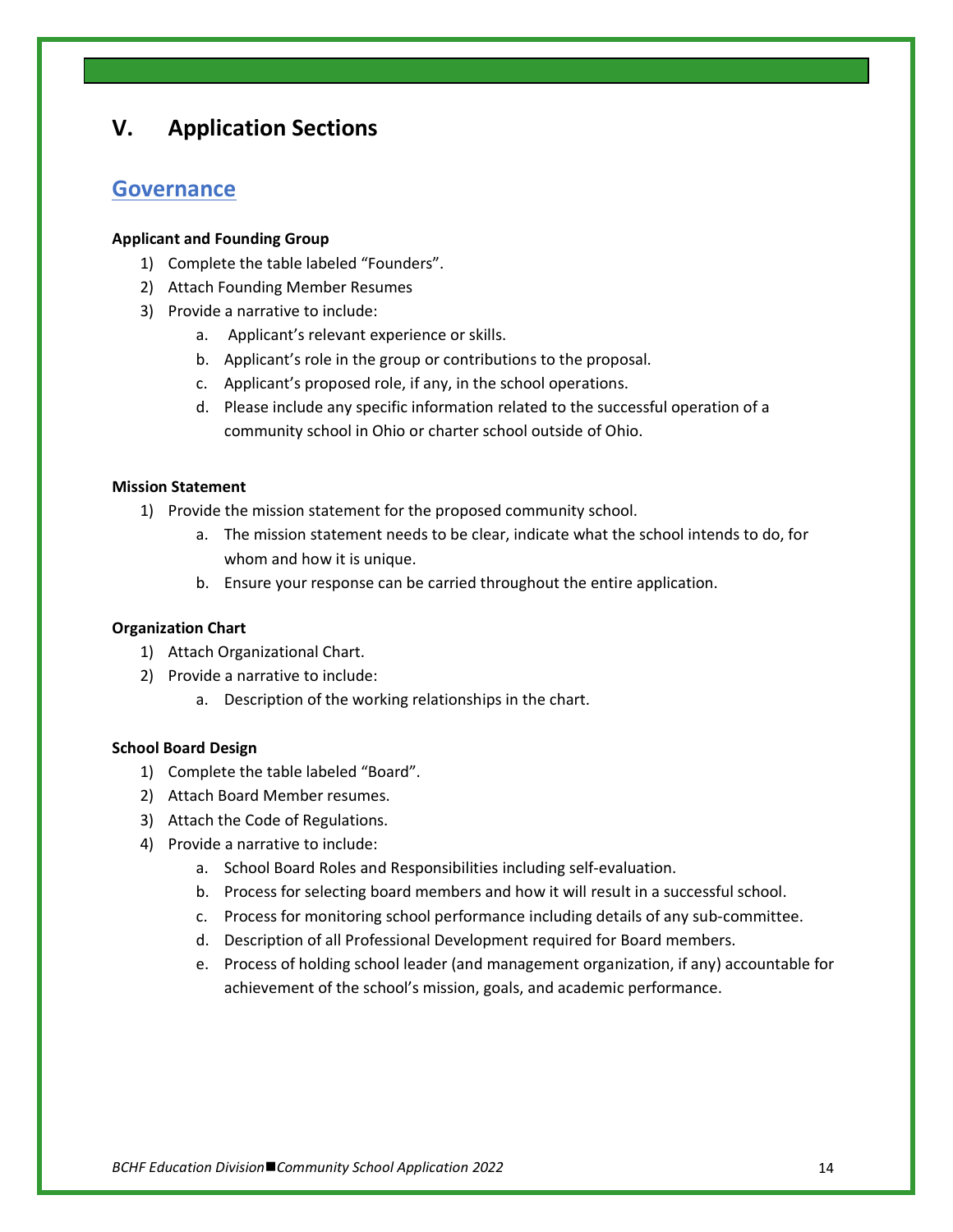# **Outreach**

### **Market Impact**

- 1) Complete the table labeled "Market".
- 2) Attach market study (if applicable)
- 3) Provide a narrative to include:
	- a. Describe the community from which the school will recruit and draw students including other existing educational options.
	- b. Describe the specific population of students the school intends to serve.
	- c. Explain the need for this school in this community and evidence to support this need.
	- d. Describe the programmatic impact of the school on existing public and nonpublic schools in the same geographic area.
	- e. If the school will be located in a district where more than 5% of students are enrolled in community schools, explain how the school will provide a significant educational benefit to the students.

### **Community Outreach and Partnerships**

- 1) Complete table labeled "Partners".
- 2) Attach any community surveys or Letters of Support
- 3) Provide a narrative to include:
	- a. What role local partners have played in development of the school.
	- b. What role the community played in choosing the location and academic programming of the school.
	- c. What specific support the local partners are willing to provide.
	- d. What specific steps the school will take in the future to ensure continued community input.

# **Enrollment**

### **Enrollment and Retention**

- 1) Complete the table labeled "Enrollment".
- 2) Attach any proposed marketing materials or full marketing plan
- 3) Provide a narrative to include:
	- a. Reason for choosing to serve the grades specified.
	- b. Details about the proposed marketing plan to recruit students.
	- c. Details about the plan to retain students year over year.
	- d. Specific steps to include partners and community in recruiting efforts.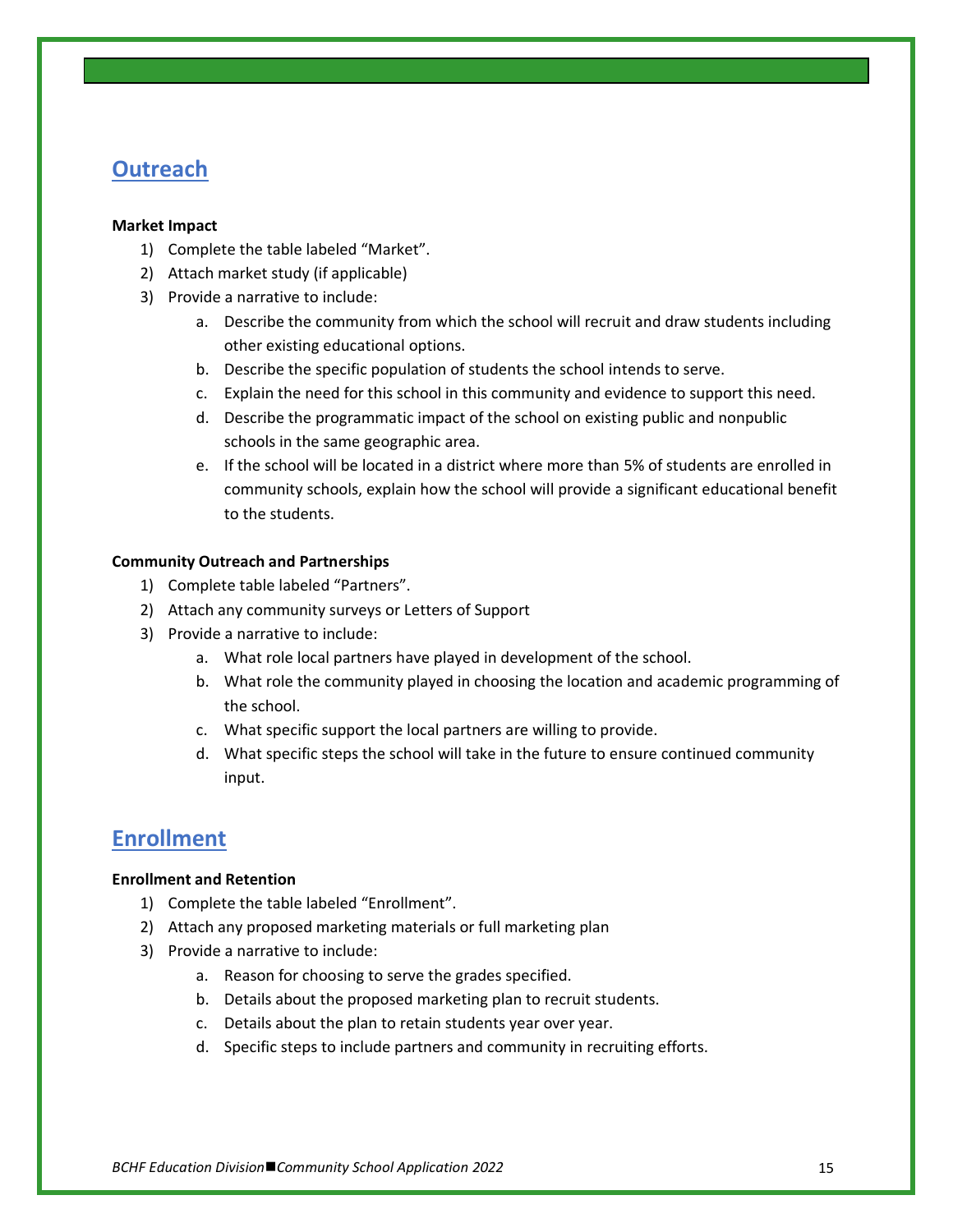# **Environment**

### **School Culture**

- 1) Attach Proposed Student Handbook.
- 2) Provide a narrative to include:
	- a. Specific details as to the type of environment school aims to create.
	- b. All co-curricular and enrichment opportunities.
	- c. How culture will be explained and instilled in students, staff, and parents.
	- d. Details on how the board will monitor and evaluate culture.
	- e. Specifics on how parents will remain involved in the school and their child's progress.

### **Positive Behavior Interventions and Supports**

- 1) Provide a narrative to include:
	- a. How the school will provide structure and supports of increasing intensity for students with behavioral management needs.
	- b. POSITIVE structures the school will use to motivate high levels of academic progress.

# **Educational Program Design**

#### **Key Academic Design Elements**

- 1) Provide a narrative to include:
	- a. Concise overview of the academic program design.
	- b. Special areas of academic focus.
	- c. Unique school day or calendar schedules.
	- d. Specific teaching model.
	- e. Specific research base to support this type of program for your target population.
	- f. The Pedagogical approach school will use to implement the curriculum.
	- g. Instructional methods or techniques to be employed including any requirements for the implementation. (e.g. Co-teaching, aides, technology etc.)
	- h. Details on how the chosen model of instruction will support progress for ALL students including students with disabilities, English Language learners, and students from culturally diverse backgrounds.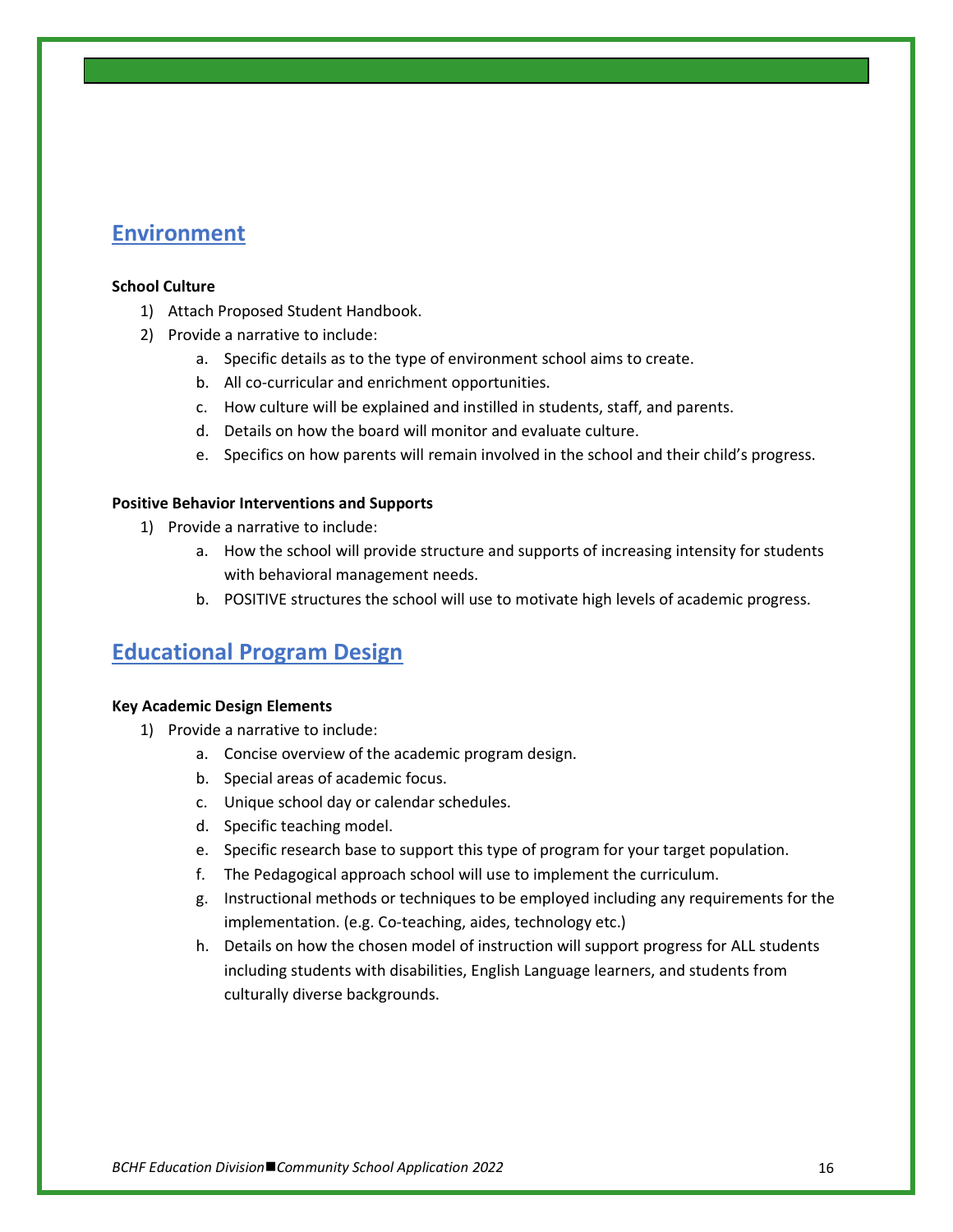### **Curriculum**

- 1) Complete the table labeled "Curriculum".
- 2) Attach at least 1 sample unit plan for Mathematics and ELA.
- 3) Provide a narrative to include:
	- a. Describe the school's curriculum in core academic areas, explaining how it will prepare students to meet Ohio learning standards, and Ohio graduation requirements if applicable.
	- b. Describe the process used to select curriculum resources and instructional materials for courses, including who was involved.
	- c. Describe the process the school will use to evaluate, review and revise the curriculum on at least an annual basis. Describe who will be responsible for this process and how teachers will be involved.
	- d. Describe the school's procedures for evaluating whether the curriculum is successfully implemented and effective for all students.

#### **Assessment and Progress Monitoring**

- 1) Complete the table labeled "Assessments".
- 2) Provide a narrative to include:
	- a. Describe the diagnostic, formative and summative assessments the school will use.
	- b. Explain how assessments will be selected or developed.
	- c. Describe how assessment results will be collected, analyzed, and used by Teachers, School Leaders and the Governing Authority.
	- d. Explain how parents will be informed of student progress.
	- e. Describe who will be responsible for administering the assessments and collecting and analyzing the results.
	- f. Describe the plan to use the Kindergarten Readiness Assessment, if applicable.
	- g. Describe the plan to use assessment data to meet the  $3<sup>rd</sup>$  Grade Reading Guarantee, if applicable.
	- h. Describe how the school will meet required dyslexia screening requirements for Tier 1 AND Tier 2.
	- i. Describe the plan to meet the requirements of all Ohio State Tests.
	- j. Explain the process and criteria that will be used to monitor and evaluate the extent to which the school is achieving its mission throughout the community school charter contract term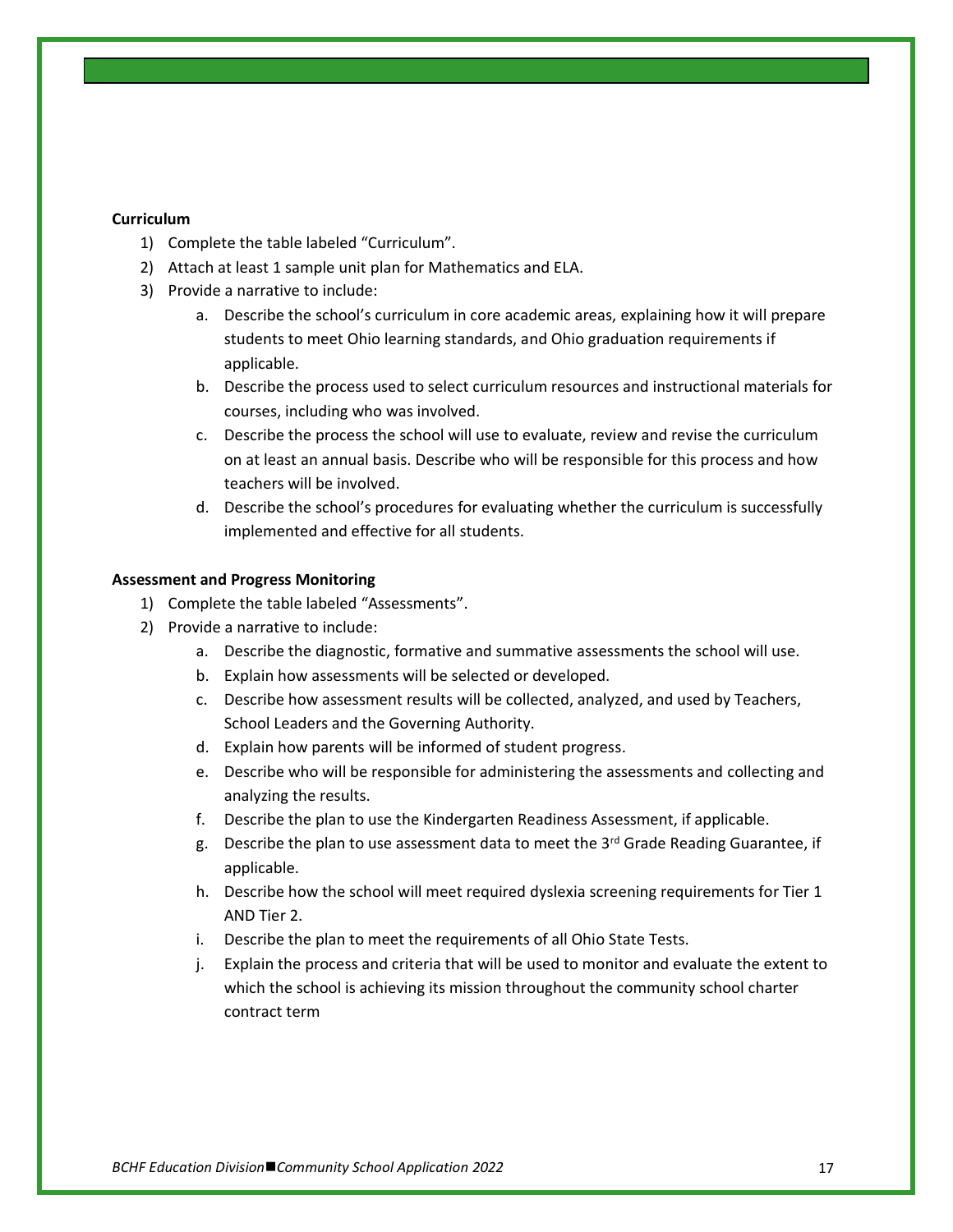### **Special Populations**

- 1) Provide a narrative to include:
	- a. Explain how the school will welcome all populations, even if the emphasis is on a special population.
	- b. Describe the school's process for identifying students with disabilities (child find).
	- c. The school's Response to Intervention (MTSS/RTI) process.
	- d. The process for coordination between general education teachers and special education teachers.
	- e. The person (by role) who will oversee special education services for the school.
	- f. Detailed explanation of how services will be provided to student on an IEP (contract, inhouse etc.)
	- g. The process for identifying and placing students whose first language is not English.
	- h. The approach to meet the needs of English language learners, both within general education classrooms and in other settings (Sheltered English, immersion, bilingual instruction).
	- i. How the school will make all necessary materials available to parents of English language learners in a language they can understand.
	- j. Discuss methods and strategies for identifying and serving students who are not meeting academic standards and at risk of academic failure.
	- k. Discuss the method for identifying and serving students who are considered gifted.
	- l. Explain how the school will honor cultural backgrounds and preferences of its students and their families.
	- m. Describe the ways in which teachers will be prepared to meet the needs of all students including those from diverse backgrounds.

### **Continuity of Learning Plan**

- 1) Provide a narrative to include:
	- a. Describe the plan for providing remote or virtual learning options in the event of a pandemic or similar situation that affects the entire school community.
	- b. Describe the plan to offer remote learning options, if allowable under Ohio law, based on student health or wellness needs, learning styles, or family requests.
	- c. Explain how the attendance and participation of remote learners will be accounted for and monitored.
	- d. Detail the curriculum and methodologies used to deliver remote learning.
	- e. Provide a plan for pd, coaching, and fidelity checks that ensures teachers and staff are technologically and otherwise prepared to provide high quality instruction through virtual platforms.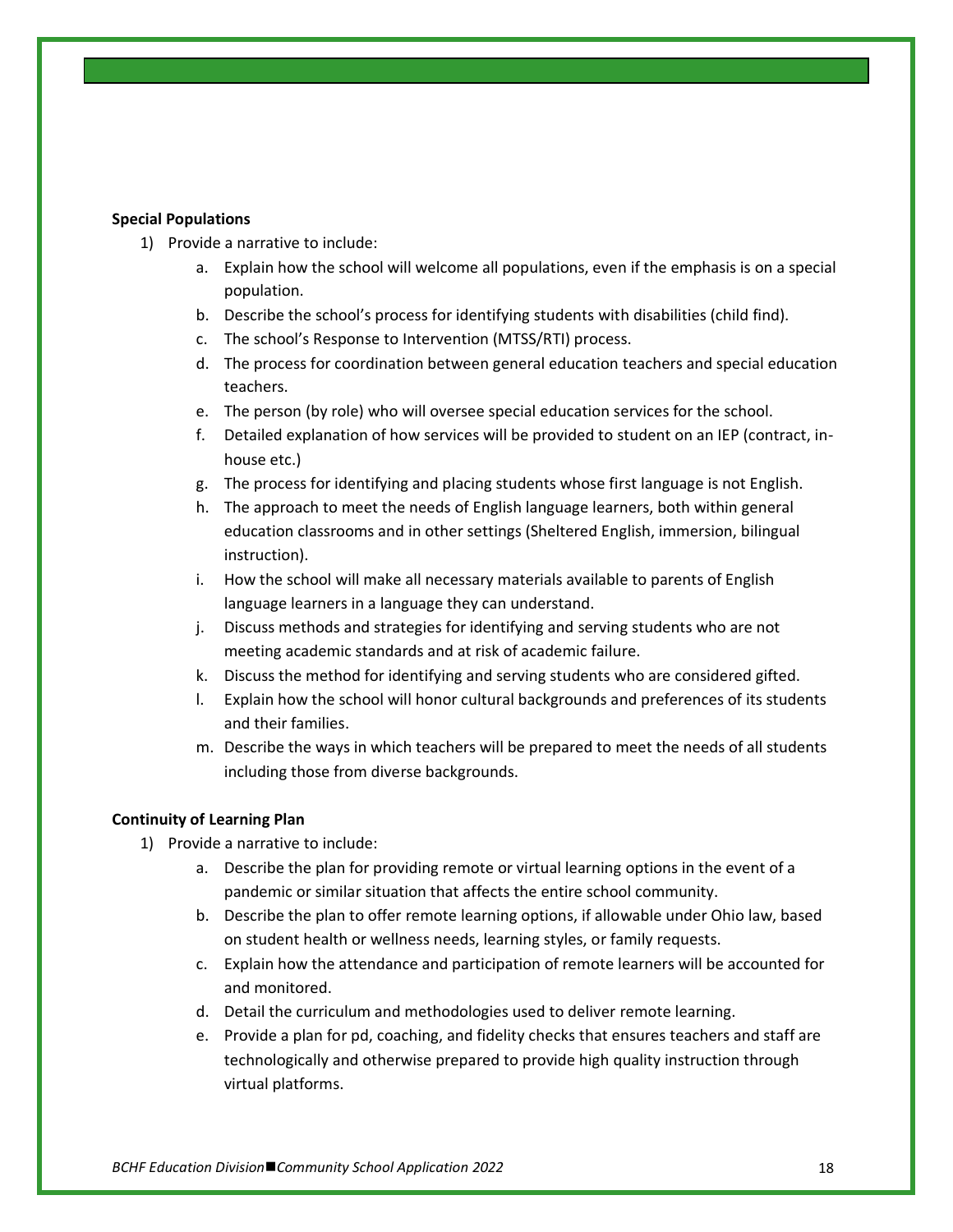#### **SMART Goals**

- 1) Provide a narrative to include:
	- a. 3 MISSION specific goals for the school (\*note these are NOT to be standard academic goals)
	- b. Describe how the goals will support the overall mission of the school
	- c. Describe how the goals will be tracked and how/when stakeholders will be updated on progress
	- d. Details on how all stakeholders will be included in the review and revision of the goals

### **Operations**

#### **Calendar and Schedule**

- 1) Complete the table labeled "Schedule".
- 2) Attach a yearly school calendar
- 3) Provide a narrative to include:
	- a. Describe how the daily schedule supports the academic program
	- b. Describe how the school will provide extra supports to students in Special Populations without reducing their time in core classes each day
	- c. Describe how any unique aspects of the schedule or calendar can be used to recruit and retain both students and staff

### **Staffing Plan**

- 1) Complete the table labeled "Staff".
- 2) Provide a narrative to include:
	- a. Describe the minimum qualifications of teachers you intend to recruit and specific aspects of your school that will attract high quality teachers.
	- b. Given the current teacher shortage, describe strategies you will utilize to retain and develop high quality teachers.
	- c. Describe the school's process and criteria for evaluating teacher performance within state-required timelines. \*If the school is not planning to utilize OTES 2.0, describe the alternative process and research behind your proposed teacher evaluation system.
	- d. Explain the process used to select the instructional leader, including who will be involved and the role of the board (and management organization, if any) in the process.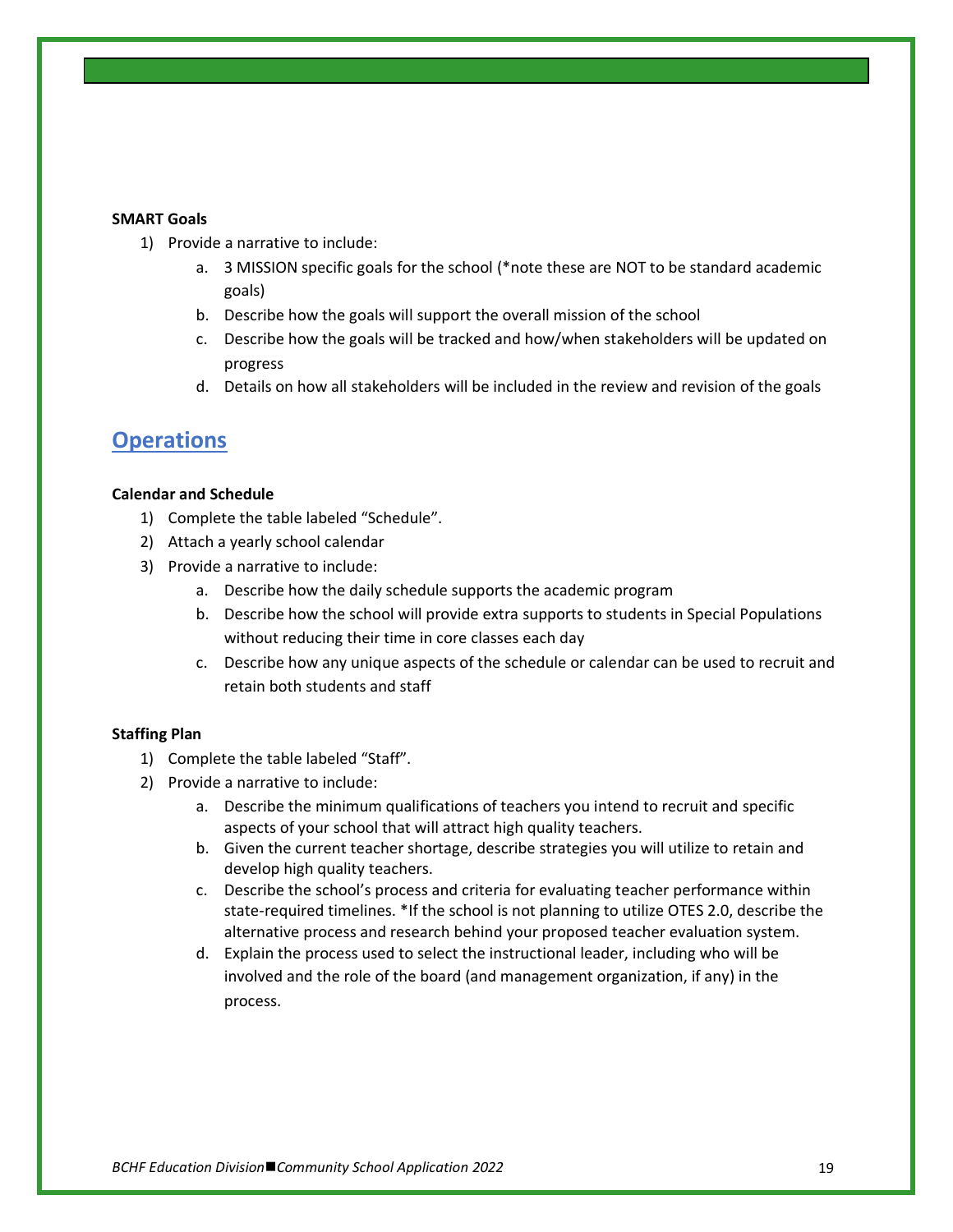#### **Professional Development Plan**

- 1) Complete table labeled "PD".
- 2) Provide a narrative to include:
	- a. Who will be responsible for determining the yearly PD plan?
	- b. How will required professional development activities be implemented and ensured for all faculty and staff?
	- c. The process for evaluating the efficacy of the professional development program.
	- d. The role teachers will play in developing the PD plan.
	- e. How the LPDC will be organized and who will be the chair of the LPDC committee.
	- f. Describe how the school will assist underperforming teachers.

#### **Facility**

- 1) Complete the table labeled "Facility".
- 2) Attach any supporting documents for a confirmed facility (if applicable)
- 3) Provide a narrative to include:
	- a. Any unique elements of the facility required to accommodate the academic program.
	- b. Specific space requirements on any facility chosen (e.g. Lunch room, gym, art room etc.).
	- c. Describe efforts (including community involvement) to date to secure a facility.
	- d. Specific timeline for any renovation required on buildings.
	- e. Specific details about any rental agreements. (I.E. who owns the building)

### **Financial Plan**

- 1) Complete the table labeled "Pre-Opening".
- 2) Complete the table labeled "Year1 Budget".
- 3) Complete the table labeled "5yr Forecast".
- 4) Provide a narrative to include:
	- a. Source of the initial funding dollars.
	- b. Explain the process and criteria for selecting the licensed Treasurer and the contracting process.
	- c. Explain the role of the school leader, board members, and teachers within the budgeting process.
	- d. Explain the process of establishing a fund-raising committee
	- e. Describe what information will be provided to stakeholders and how often.

### **Action Plan**

1) Complete the table labeled "Action Plan".